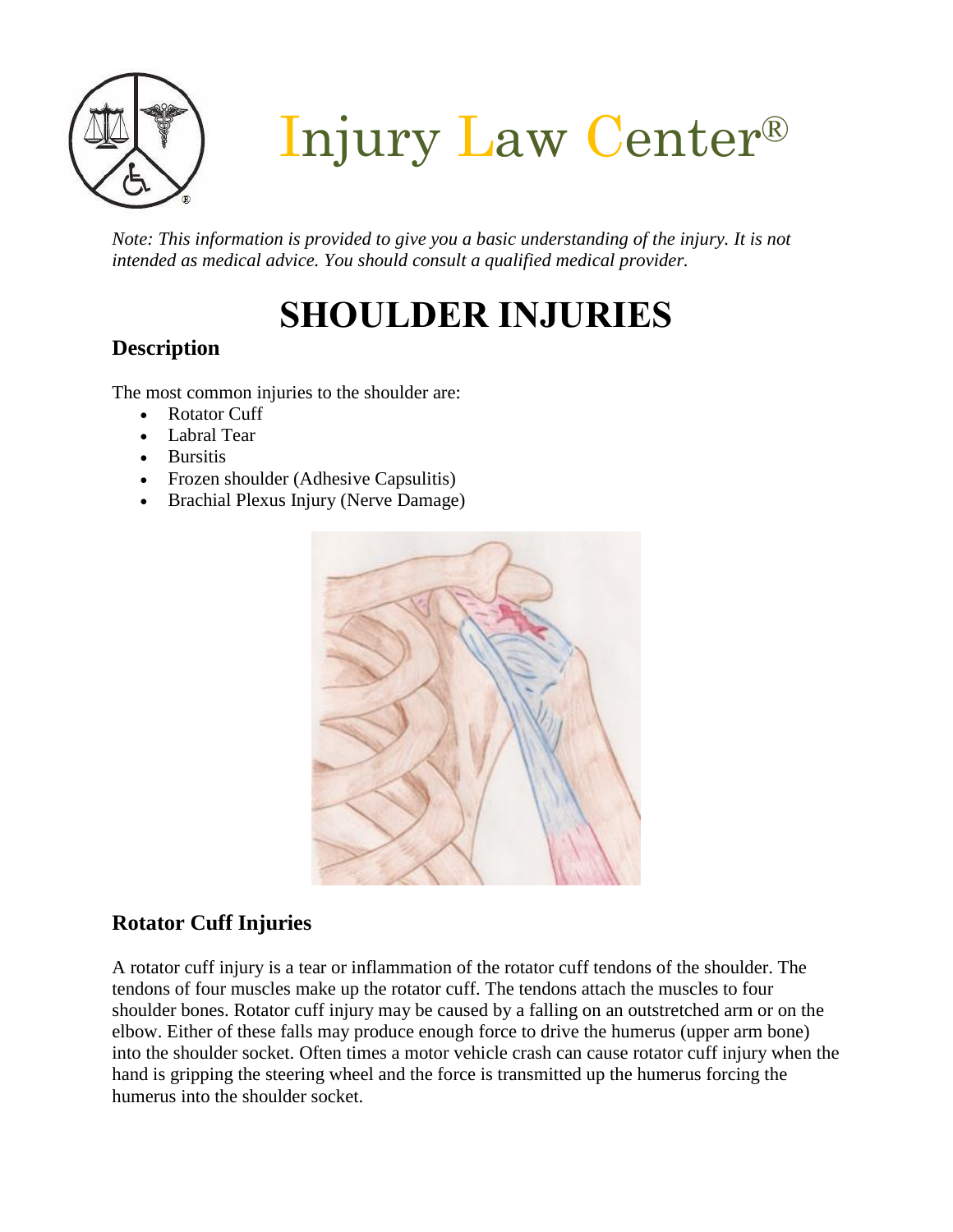#### **Symptoms**

The primary symptoms of a rotator cuff injury is pain and weakness in the shoulder, especially with movement. A partial tear causes pain but still allows for movement. A complete tear usually prevents the injured person from raising the arm away from the side.

#### **Diagnoses**

A diagnosis is made after a physical examination and often times a magnetic resonance imaging (MRI) of the shoulder.

#### **Medical Help**

The initial treatment is usually rest and ice packs as well as anti-inflammatory medication. As soon as the pain decreases, physical therpay is usually started. Sometimes, if the pain persists for several weeks, the physician may inject cortisone into the shoulder. Usually these cortisone injections are limited to three in number.

Seriously torn rotator cuff tendons usually require surgical repair. This is usually done arthroscopically, that is with an instrument placed in the shoulder to view the shoulder joint and confirm the presence of a tear and to remove any bony spurs that may be present in the shoulder area. The torn rotator cuff is reattached to the humerus with stitches.



## **Labral Tear**

When a force is transmitted up the arm into the shoulder or directly onto the shoulder itself, the labrum, that is the cartilage that the bone of the upper arm glides on when the arm moves, can become damaged and torn.

#### **Symptoms**

The main symptom of a labral tear is pain in the shoulder when the arm is moved.

# **Bursitis**

Bursitis is the inflammation of the bursa. Bursa are closed sacs, containing a membrane resembling the synovial membrane that line joint cavities, and are located within muscles and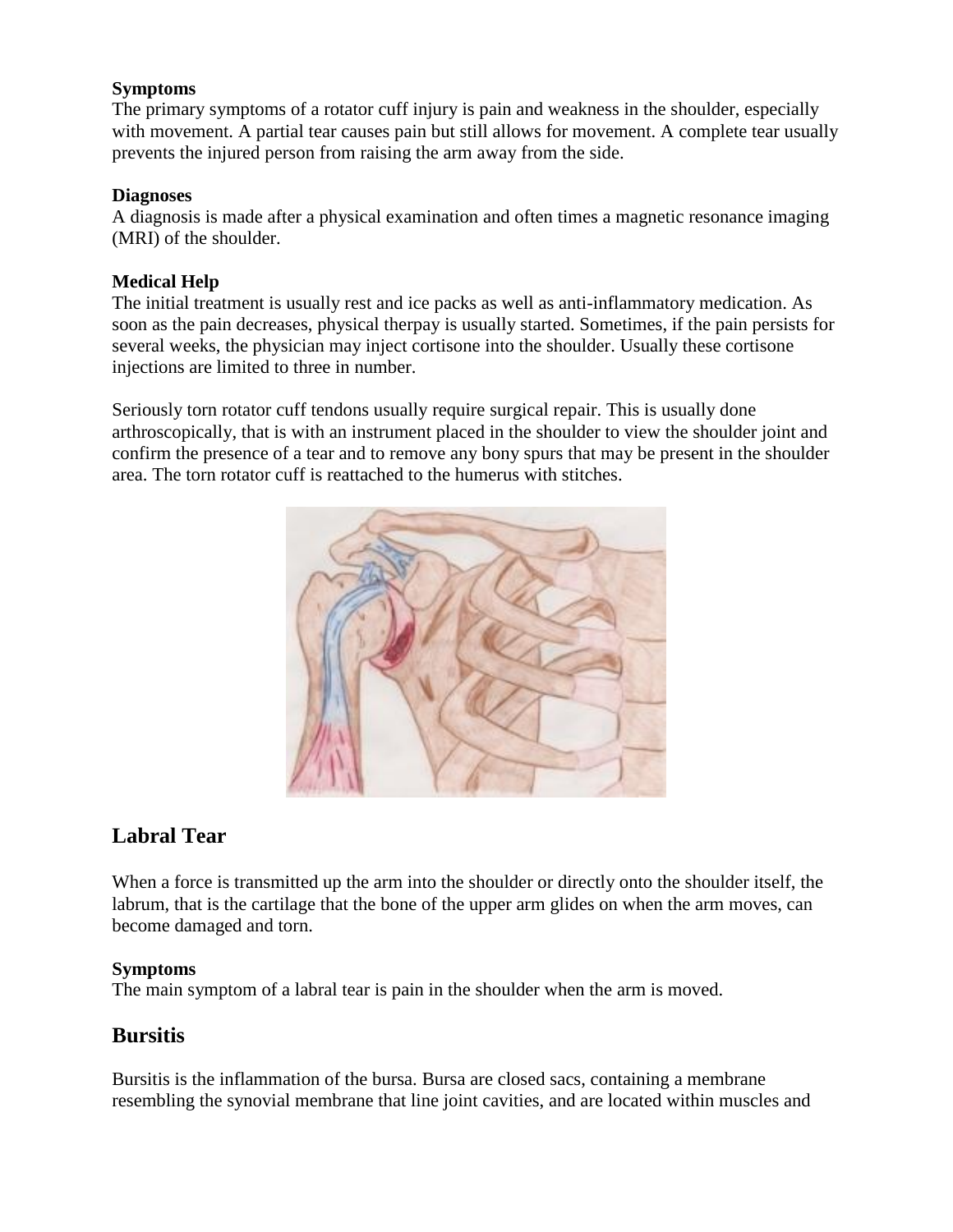tendons. Bursa facilitate the movement of muscles and tendons over the bones by reducing friction.

#### **Symptoms**

Symptoms of bursitis are pain, swelling, tenderness, limitation of motion of the joint, and on the surface above the effective bursa.

#### **Medical Help**

Treatment for bursitis usually consists of rest, modification of work or other activities, application of heat or cold, ultrasound, sometimes aspiration of excess fluid from the bursar and anti-inflammatories as well as corticosteroid injections.

## **Frozen Shoulder**

Frozen shoulder, or adhesive capsulitis, can often occur after a minor injury to the shoulder or after a period of inactivity of the shoulder for any reason. The condition is essentially a consequence of any disorder which directly affects the ability to move the shoulder or which causes pain whereby the patient refrains from moving the shoulder.

#### **Symptoms**

In addition to an inability to move the shoulder, the hand may be swollen and abnormally cold as a result of reflex stimulation of the sympathetic nervous system.

#### **Medical Help**

The goal of medical treatment is to regain the shoulder's normal range of motion. Rest and heat along with physical therapy is typically prescribed. When there is no response to these therapies, the patient will be placed under anesthesia and a manipulation of the shoulder will be attempted followed by range of motion exercises.

# **Brachial Plexus Injury**

#### **Description**

Branches in the lower four cervical (neck region) nerves unite with fibers of the first thoracic nerve to form the brachial plexus in the neck and shoulder. This bundle passes through the shoulder and divides into branches and provides sensory and motor nerves to the entire arm and hand.

Over two thirds of all injuries to the brachial plexus are caused by trauma. Traumatic injury can result from a laceration or from a stretching or bruising or compression of the plexus.

#### **Medical Help**

In cases of brachial plexus trauma, the doctors attempt to determine the severity, location and extent of the injury. After a thorough clinical examination, an Electromylogram (EMG) and Nerve Conduction Velocity (NCV) test are performed. Once the problem is diagnosed, physical therapy is usually started to prevent muscle atrophy.

#### **Symptoms and Outcome**

Patients with mild traction injuries usually recover within several months and do not experience any weakening of the muscle. Surgical intervention is not usually necessary. However, pain is